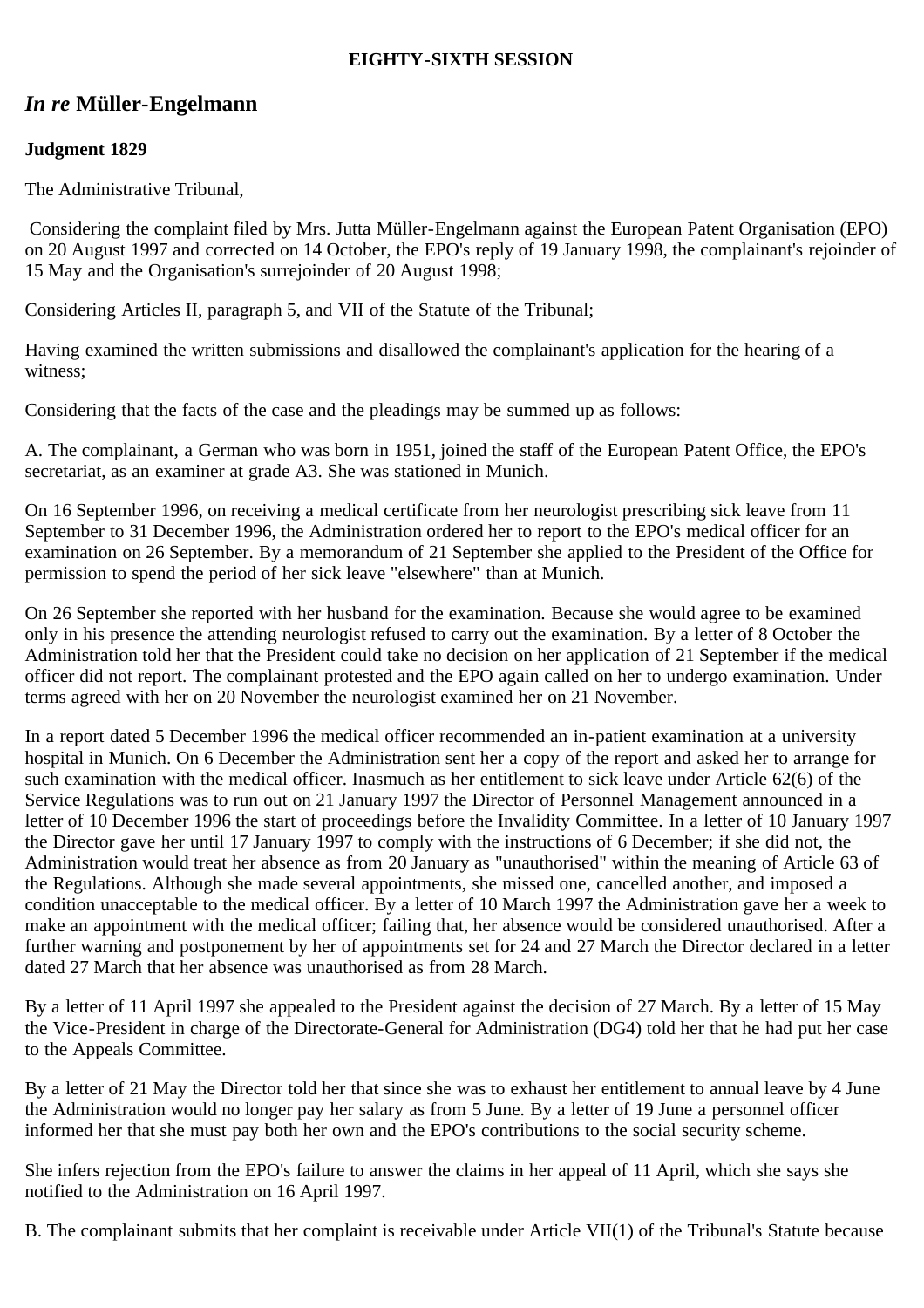she had reason to believe that the Appeals Committee would not report on her internal challenge within a reasonable period of time. In any event it is receivable under VII(3) since the President of the Office failed to act within the time limit of two months in Article 109(2) of the Service Regulations.

On the merits she charges the EPO with breach of its duty of care by failing to provide a healthy workplace. She blames her illness on dangerous pollution at the EPO and alleges breach of Article 3 of the Universal Declaration of Human Rights and of "international labour law". She takes the Administration to task for denying her, without explanation, the opportunity of seeking treatment in a better clime.

She seeks the quashing of the decisions of 27 March, 21 May and 19 June 1997; payment of salary due as from 5 June 1997 plus interest at 4 per cent a year and of the EPO's contributions for her social security and pension entitlements; and the production of information - certified "correct and complete" - on past and future levels of "harmful substances" in the complainant's office and communal premises in the building where she works at Munich. She claims awards of moral damages of not less than 10,000 German marks and costs.

C. In its reply the EPO contends that her complaint is irreceivable because she failed to exhaust the internal remedies open to her. There were no grounds for her assuming that the Appeals Committee might have taken more than reasonable time to report on her case. The only claim she put forward in her internal appeal was to the quashing of the decision declaring her absence "unauthorised". The others, being new, are irreceivable on that count too.

In subsidiary argument on the merits the Organisation says that it duly applied the material provisions of the Service Regulations and at no time impaired her dignity or rights. She does not, it observes, have an unconditional right to the presence of a third party during a medical examination. Her allegations of toxic pollution at the workplace have nothing to do with the present complaint - which is about her unauthorised absence - and she must first put them to the Invalidity Committee.

D. In her rejoinder the complainant rebuts the reply, enlarges on her pleas and alters some of her claims. She puts her costs at 12,686.93 marks.

E. In its surrejoinder the EPO observes that she has not put forward any new arguments in her rejoinder that might make it change its position. It merely corrects the factual record and enters comments on her pleas and amended claims.

#### CONSIDERATIONS

1. The complainant invokes Article VII(3) of the Tribunal's Statute as the source of its jurisdiction and identifies 16 April 1997 as the date at which she notified her claims to the defendant Organisation. This is clearly a reference to the complainant's internal appeal, which the Organisation received at that date. The appeal sought the following relief:

"1. Condemnation of the Director of Personnel Management's action, i.e. to set unjustified terms under false pretences in regard to Article 89, Staff Regulations (obligation to the welfare of the employees).

2. Condemnation of the Director of Personnel Management's action, i.e. to intentionally make incorrect statements regarding Articles 62 and 90 of the Staff Regulations, as well as the circular letter No. 22, and to demand the honouring of these statements by threat of disciplinary actions (obligation to the welfare of the employees).

3. Condemnation of the Director of Personnel Management's action, i.e. preliminary to the ordered examinations, to enforce a relinquishment of rights by threat of disciplinary actions (obligation to the welfare of the employees).

4. Condemnation of the Director of Personnel Management's action, i.e. to delay the invalidity proceedings by holding in appointment a physician who does not honour a patient's rights (obligation to the welfare of the employees).

5. Nullification of the declaration of 27.03.1997 ('Unauthorized absence') from the start (Article 63 of the Staff Regulations).

6. Payment of all costs arising preliminary to as well as during the course of the proceedings, including especially